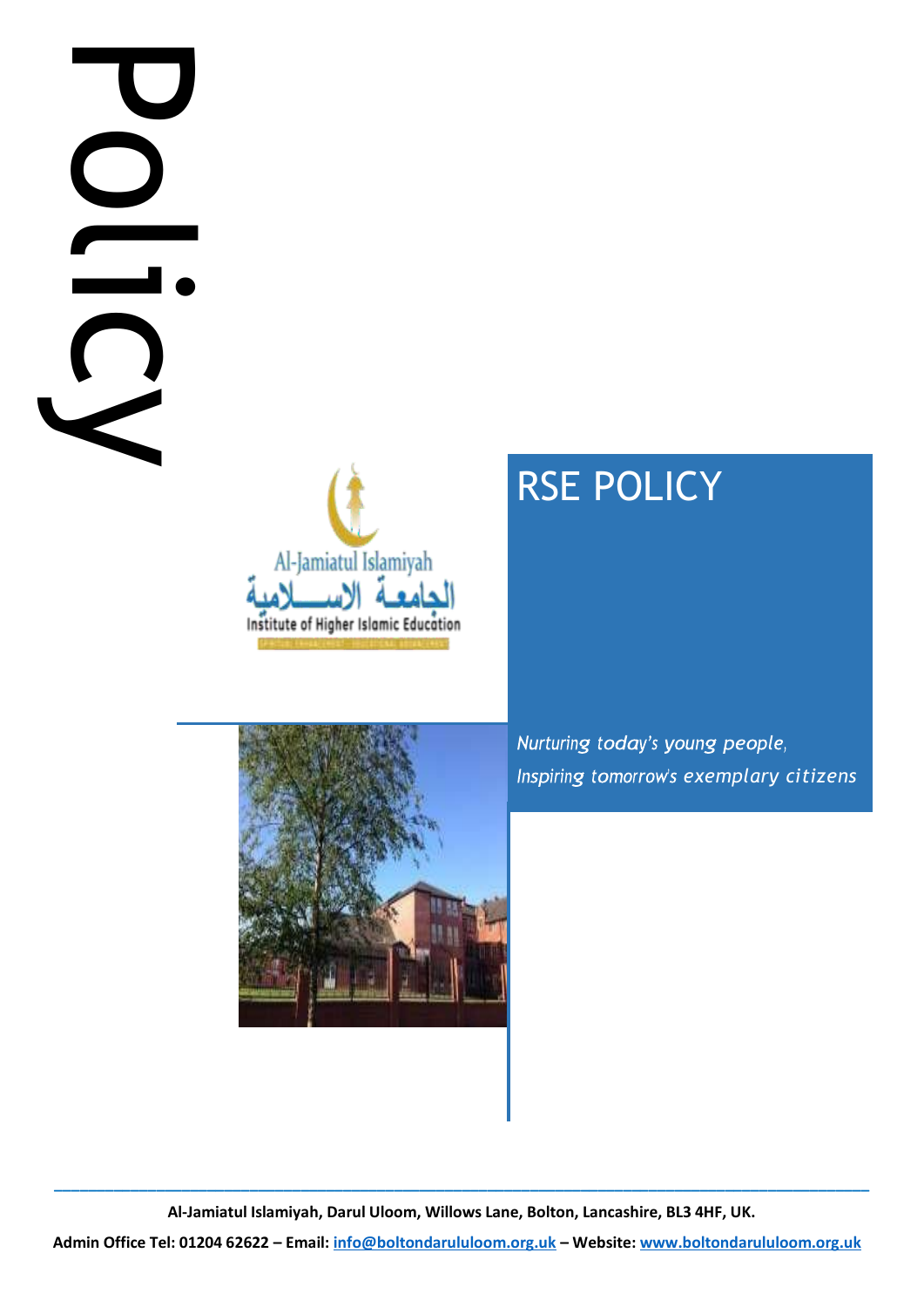

**\_\_\_\_\_\_\_\_\_\_\_\_\_\_\_\_\_\_\_\_\_\_\_\_\_\_\_\_\_\_\_\_\_\_\_\_\_\_\_\_\_\_\_\_\_\_\_\_\_\_\_\_\_\_\_\_\_\_\_\_\_\_\_\_\_\_\_\_\_\_\_\_\_\_\_\_\_\_\_\_\_\_\_\_\_\_\_\_\_\_\_\_\_\_\_\_ Al-Jamiatul Islamiyah, Darul Uloom, Willows Lane, Bolton, Lancashire, BL3 4HF, UK.**

**\_\_\_\_\_\_\_\_\_\_\_\_\_\_\_\_\_\_\_\_\_\_\_\_\_\_\_\_\_\_\_\_\_\_\_\_\_\_\_\_\_\_\_\_\_\_\_\_\_\_\_\_\_\_\_\_\_\_\_\_\_\_\_\_\_\_\_\_\_\_\_\_\_\_\_\_\_\_\_\_\_\_\_\_\_\_\_\_\_\_\_\_\_\_\_\_\_\_\_\_\_\_\_\_\_\_\_\_\_\_\_\_\_\_\_\_\_\_\_\_\_\_\_\_\_\_\_\_\_\_\_\_\_\_\_\_\_\_\_\_\_\_\_\_\_\_\_\_\_\_\_\_\_\_\_\_\_\_\_\_\_\_\_\_\_\_\_\_\_\_\_\_\_\_\_\_\_\_\_\_\_\_\_\_\_\_\_\_\_\_\_\_\_\_\_\_\_\_\_\_\_\_\_\_\_\_\_\_\_\_\_\_\_\_\_\_\_\_\_\_\_\_\_\_\_\_\_\_\_\_\_\_\_\_\_\_\_\_\_\_\_\_\_\_\_\_\_\_\_\_\_\_\_\_\_\_\_\_\_\_\_\_\_\_\_\_\_\_\_\_\_\_\_\_\_\_\_\_\_\_\_\_\_\_\_\_\_\_\_\_\_\_\_\_\_\_\_\_\_\_\_\_\_\_\_\_\_\_\_\_\_\_\_\_\_\_\_\_\_\_\_\_\_\_\_\_\_\_\_\_\_\_\_\_\_\_\_\_\_\_\_\_\_\_\_\_\_\_\_\_**

**Admin Office Tel: 01204 62622 – Email: [info@boltondarululoom.org.uk](mailto:info@boltondarululoom.org.uk) – Website[: www.boltondarululoom.org.uk](http://www.boltondarululoom.org.uk/)** 

## **Document Control**

| <b>Date of Last Review</b> | <b>NOVEMBER 2021</b>                       |  |
|----------------------------|--------------------------------------------|--|
| <b>Reviewed By</b>         | <b>Mr Irfan Ibrahim and Mr Zakir Kazee</b> |  |
| <b>Approved by</b>         | <b>Chair of Trustees' and Trust Board</b>  |  |
| <b>Review Period</b>       | 2 Years or as and when required            |  |
| <b>Version</b>             |                                            |  |
| <b>Date of Next Review</b> | <b>SEPTEMBER 2023</b>                      |  |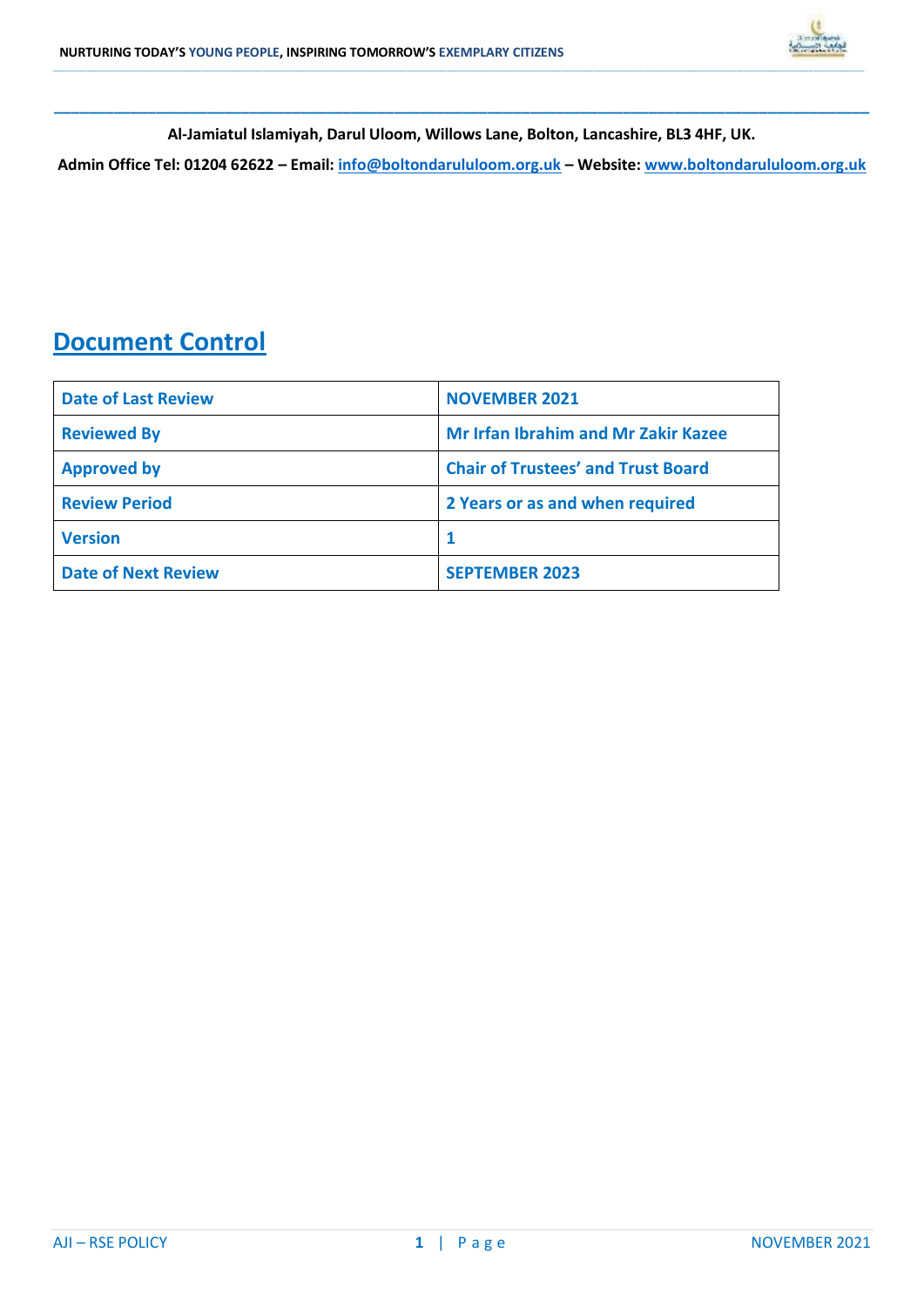# **Contents**

| <b>SECTION 1</b>  | <b>STATUTORY REQUIREMENTS</b>                        | <b>PAGE 3</b> |
|-------------------|------------------------------------------------------|---------------|
| <b>SECTION 2</b>  | <b>DEFINITION</b>                                    | <b>PAGE 3</b> |
| <b>SECTION 3</b>  | <b>RATIONALE</b>                                     | <b>PAGE 3</b> |
| <b>SECTION 4</b>  | <b>VALUES AND VIRTUES</b>                            | <b>PAGE 4</b> |
| <b>SECTION 5</b>  | <b>AIMS</b>                                          | <b>PAGE 4</b> |
| <b>SECTION 6</b>  | <b>DELIVERY OF RSE</b>                               | <b>PAGE 5</b> |
| <b>SECTION 7</b>  | <b>EQUAL OPPORTUNITIES</b>                           | <b>PAGE 6</b> |
| <b>SECTION 8</b>  | <b>ROLES AND RESPONSIBILITIES</b>                    | <b>PAGE 6</b> |
| <b>SECTION 9</b>  | <b>PARENTS' RIGHT TO WITHDRAW</b>                    | <b>PAGE 7</b> |
| <b>SECTION 10</b> | <b>CONTROVERSIAL AND SENSITIVE QUESTIONS</b>         | <b>PAGE 7</b> |
| <b>SECTION 11</b> | SUPPORTING CHILDREN AND YOUNG PEOPLE WHO ARE AT RISK | <b>PAGE 8</b> |
| <b>SECTION 12</b> | <b>TRAINING</b>                                      | <b>PAGE 8</b> |
| <b>SECTION 13</b> | <b>MONITORING</b>                                    | <b>PAGE 8</b> |
| <b>SECTION 14</b> | <b>POLICY REVIEW</b>                                 | <b>PAGE 9</b> |

**\_\_\_\_\_\_\_\_\_\_\_\_\_\_\_\_\_\_\_\_\_\_\_\_\_\_\_\_\_\_\_\_\_\_\_\_\_\_\_\_\_\_\_\_\_\_\_\_\_\_\_\_\_\_\_\_\_\_\_\_\_\_\_\_\_\_\_\_\_\_\_\_\_\_\_\_\_\_\_\_\_\_\_\_\_\_\_\_\_\_\_\_\_\_\_\_\_\_\_\_\_\_\_\_\_\_\_\_\_\_\_\_\_\_\_\_\_\_\_\_\_\_\_\_\_\_\_\_\_\_\_\_\_\_\_\_\_\_\_\_\_\_\_\_\_\_\_\_\_\_\_\_\_\_\_\_\_\_\_\_\_\_\_\_\_\_\_\_\_\_\_\_\_\_\_\_\_\_\_\_\_\_\_\_\_\_\_\_\_\_\_\_\_\_\_\_\_\_\_\_\_\_\_\_\_\_\_\_\_\_\_\_\_\_\_\_\_\_\_\_\_\_\_\_\_\_\_\_\_\_\_\_\_\_\_\_\_\_\_\_\_\_\_\_\_\_\_\_\_\_\_\_\_\_\_\_\_\_\_\_\_\_\_\_\_\_\_\_\_\_\_\_\_\_\_\_\_\_\_\_\_\_\_\_\_\_\_\_\_\_\_\_\_\_\_\_\_\_\_\_\_\_\_\_\_\_\_\_\_\_\_\_\_\_\_\_\_\_\_\_\_\_\_\_\_\_\_\_\_\_\_\_\_\_\_\_\_\_\_\_\_\_\_\_\_\_\_\_\_\_**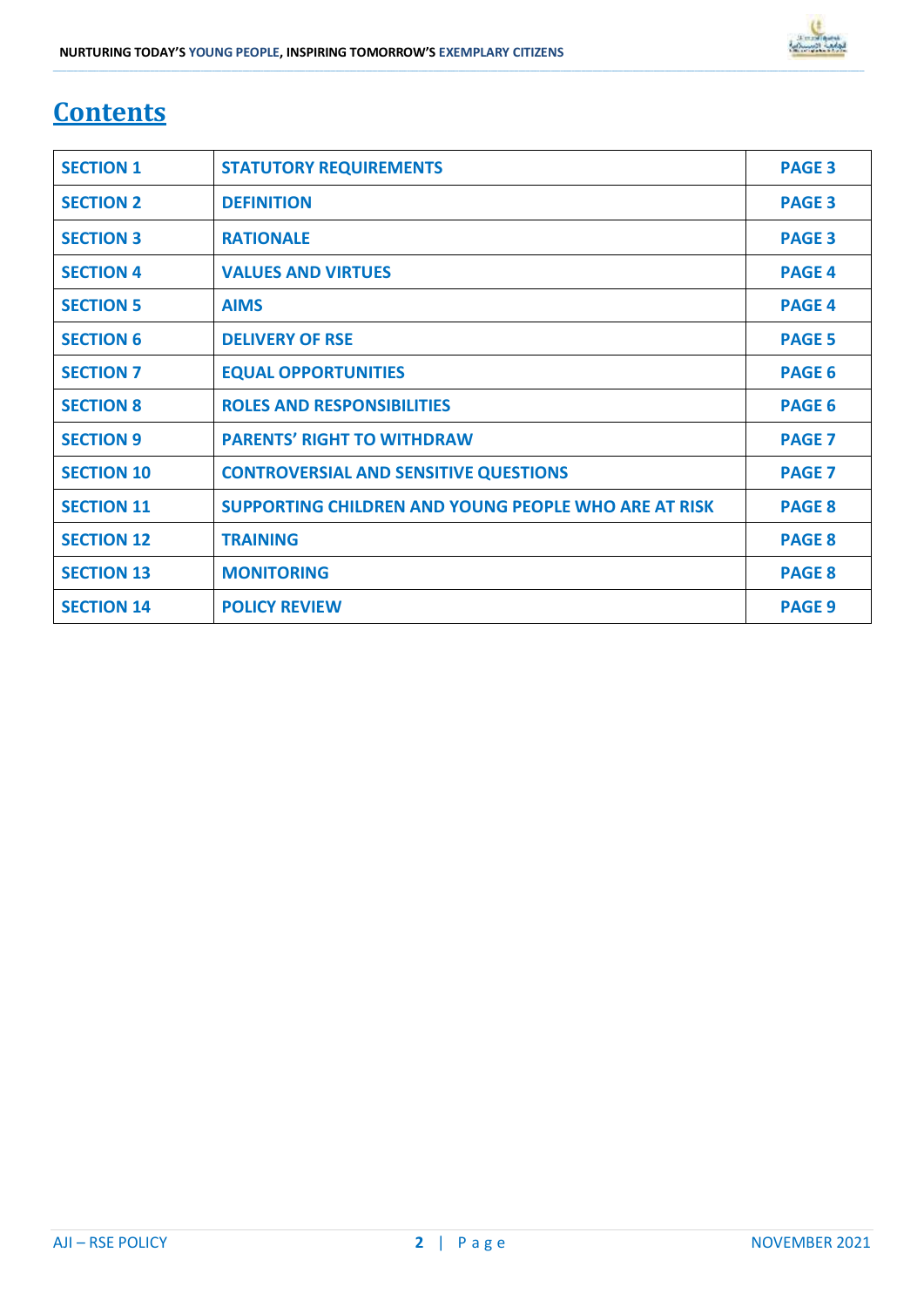

### **SECTION 1 – STATUTORY REQUIREMENTS**

**\_\_\_\_\_\_\_\_\_\_\_\_\_\_\_\_\_\_\_\_\_\_\_\_\_\_\_\_\_\_\_\_\_\_\_\_\_\_\_\_\_\_\_\_\_\_\_\_\_\_\_\_\_\_\_\_\_\_\_\_\_\_\_\_\_\_\_\_\_\_\_\_\_\_\_\_\_\_\_\_\_\_\_\_\_\_\_\_\_\_\_\_\_\_\_\_\_\_\_\_\_\_\_\_\_\_\_\_\_\_\_\_\_\_\_\_\_\_\_\_\_\_\_\_\_\_\_\_\_\_\_\_\_\_\_\_\_\_\_\_\_\_\_\_\_\_\_\_\_\_\_\_\_\_\_\_\_\_\_\_\_\_\_\_\_\_\_\_\_\_\_\_\_\_\_\_\_\_\_\_\_\_\_\_\_\_\_\_\_\_\_\_\_\_\_\_\_\_\_\_\_\_\_\_\_\_\_\_\_\_\_\_\_\_\_\_\_\_\_\_\_\_\_\_\_\_\_\_\_\_\_\_\_\_\_\_\_\_\_\_\_\_\_\_\_\_\_\_\_\_\_\_\_\_\_\_\_\_\_\_\_\_\_\_\_\_\_\_\_\_\_\_\_\_\_\_\_\_\_\_\_\_\_\_\_\_\_\_\_\_\_\_\_\_\_\_\_\_\_\_\_\_\_\_\_\_\_\_\_\_\_\_\_\_\_\_\_\_\_\_\_\_\_\_\_\_\_\_\_\_\_\_\_\_\_\_\_\_\_\_\_\_\_\_\_\_\_\_\_\_**

Under Policy Statement: 'The Relationships Education, Relationships and Sex Education and Health Education (England) Regulations 2019', RSE has become compulsory for all students receiving secondary education in all schools from September 2020. It also makes health education compulsory in all schools except independent schools. PSHE continues to be compulsory in independent schools

Secondary schools must have regards to guidance issued by the secretary of state as outlines in section 80A of the Education Act 2002 and section 403 of the Education Act 1996.

At AJI we have chosen to implement the teaching of RSE as set out in this policy

### **SECTION 2 – DEFINITION**

The DfE guidance states that, "children and young people need to know how to be safe and healthy, and how to manage their academic, personal and social lives in a positive way". This means that they should know what it means to be fully human, to be equipped to manage relationships so that they are healthy and successful and to be enabled to make moral decisions in conscience

RSE is about the emotional, social and cultural development of students, and involves learning about relationships, sexual health, sexuality, healthy lifestyles, diversity and personal identity. RSE involves a combination of sharing information and exploring issues and values. RSE is not about the promotion of sexual activity

#### **SECTION 3 – RATIONALE**

*Today, I have perfected your religion for you, and have completed my blessing upon you, and chosen Islam as your Deen (Religion and a way of life) for you. (Al-Quran 5:3)*

Islam is a complete way of life for Muslims. Its guidance is comprehensive and includes the personal, social, moral, and spiritual aspects of our lives. Our involvement in educating our children about relationships and sex education is precisely because of this; we as Muslims must know how to have healthy, loving, and enriching relationships and know the role of sex in our lives

*Indeed, in the Messenger of Allah you have an excellent example for whoever has hope in Allah and the Last Day and remembers Allah often. (Al-Quran 33:21)*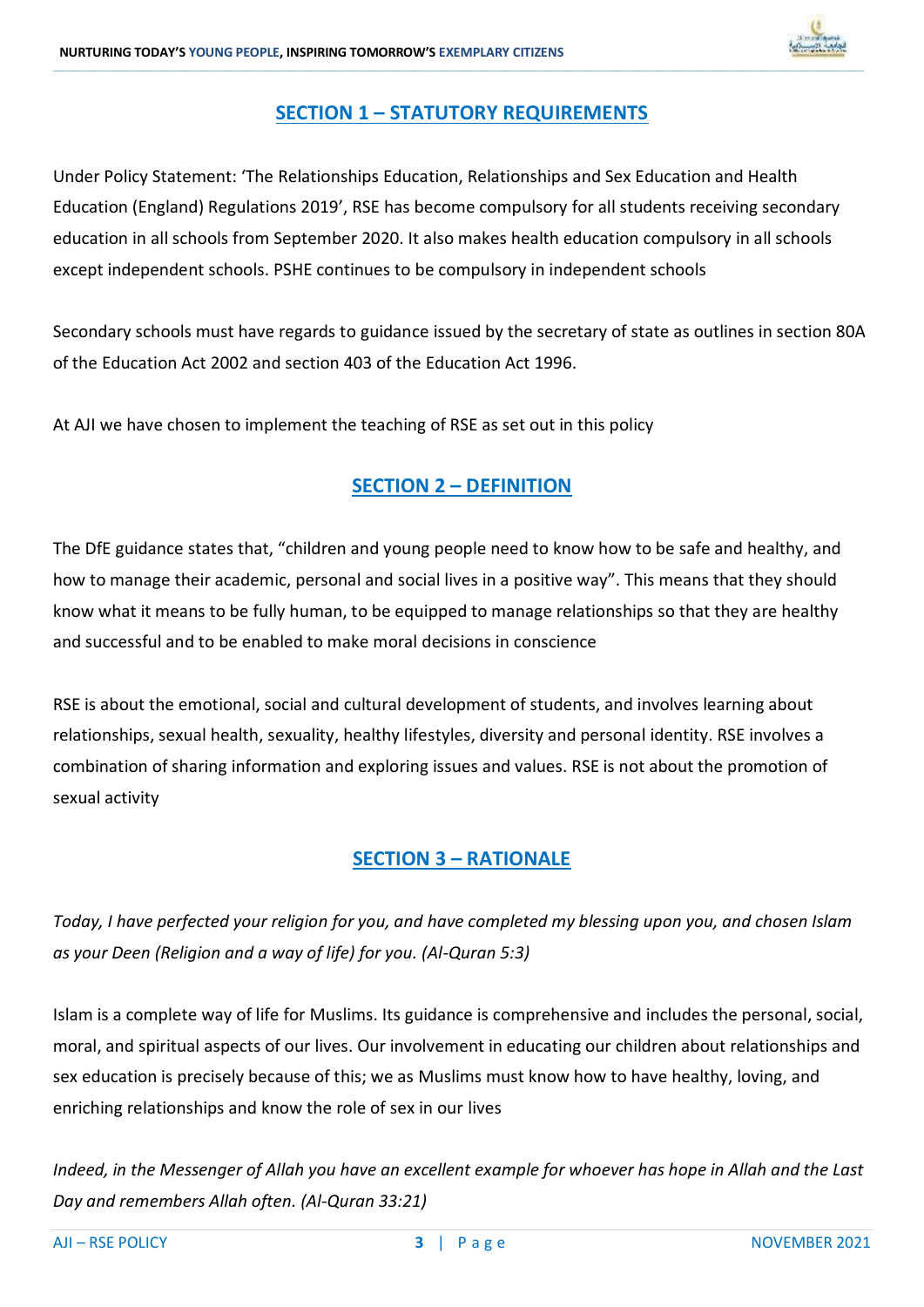

*And verily, you (O Muhammad, peace and blessings be upon you) are on an exalted standard of character. (Al-Quran 68:4)*

**\_\_\_\_\_\_\_\_\_\_\_\_\_\_\_\_\_\_\_\_\_\_\_\_\_\_\_\_\_\_\_\_\_\_\_\_\_\_\_\_\_\_\_\_\_\_\_\_\_\_\_\_\_\_\_\_\_\_\_\_\_\_\_\_\_\_\_\_\_\_\_\_\_\_\_\_\_\_\_\_\_\_\_\_\_\_\_\_\_\_\_\_\_\_\_\_\_\_\_\_\_\_\_\_\_\_\_\_\_\_\_\_\_\_\_\_\_\_\_\_\_\_\_\_\_\_\_\_\_\_\_\_\_\_\_\_\_\_\_\_\_\_\_\_\_\_\_\_\_\_\_\_\_\_\_\_\_\_\_\_\_\_\_\_\_\_\_\_\_\_\_\_\_\_\_\_\_\_\_\_\_\_\_\_\_\_\_\_\_\_\_\_\_\_\_\_\_\_\_\_\_\_\_\_\_\_\_\_\_\_\_\_\_\_\_\_\_\_\_\_\_\_\_\_\_\_\_\_\_\_\_\_\_\_\_\_\_\_\_\_\_\_\_\_\_\_\_\_\_\_\_\_\_\_\_\_\_\_\_\_\_\_\_\_\_\_\_\_\_\_\_\_\_\_\_\_\_\_\_\_\_\_\_\_\_\_\_\_\_\_\_\_\_\_\_\_\_\_\_\_\_\_\_\_\_\_\_\_\_\_\_\_\_\_\_\_\_\_\_\_\_\_\_\_\_\_\_\_\_\_\_\_\_\_\_\_\_\_\_\_\_\_\_\_\_\_\_\_\_\_**

The messenger of Allah was the best of all in character and he presented to us a practical example of how to conduct ourselves and live our lives. RSE at AJI is centred on the example set by the Messenger of Allah and will be positive and prudent, showing the potential for development, whilst enabling the dangers and risks involved to be understood and appreciated

Our RSE teaching will be in accordance with Islamic principles and values. It will emphasise the central importance of marriage and the family whilst acknowledging that all students have a fundamental right to have their life respected whatever household they come from. It will also prepare students for life in Modern Britain and the different kinds of relationships that is permitted in Modern Britain

#### **SECTION 4 – VALUES AND VIRTUES**

Our programme enshrines Islamic Values relating to the importance of stable relationships, marriage, and family life. It also promotes those virtues which are essential in fulfilling the rights of others with a proper respect for their dignity and the dignity of the human body. The following virtues will be explicitly explored and promoted: faithfulness, chastity, integrity, prudence, mercy, and compassion

### **SECTION 5 – AIMS**

The main aim of AJI commits us to the education of the whole child (spiritual, intellectual, moral, social, cultural, emotional) and we believe that RSE is an integral part of this education. Furthermore, AJI will endeavour to raise students' self-esteem, help them to grow in knowledge and understanding, recognise the value of all persons and develop caring and sensitive attitudes. It is in this context that we commit ourselves in partnership with parents, to provide children and young people with a comprehensive relationships and sexual education which is compatible with their physical, cognitive, psychological, and spiritual maturity, and rooted in the Islamic vision of education

Our RSE Objectives include:

- 1. Developing within students the following attitudes and virtues:
- Respect for the dignity of every human being in their own person and the person of others
- Responsibility for their own actions and a recognition of the impact of these on others
- Recognising and valuing gift of human sexuality and fertility
- The importance of marriage, family life and fidelity in relationships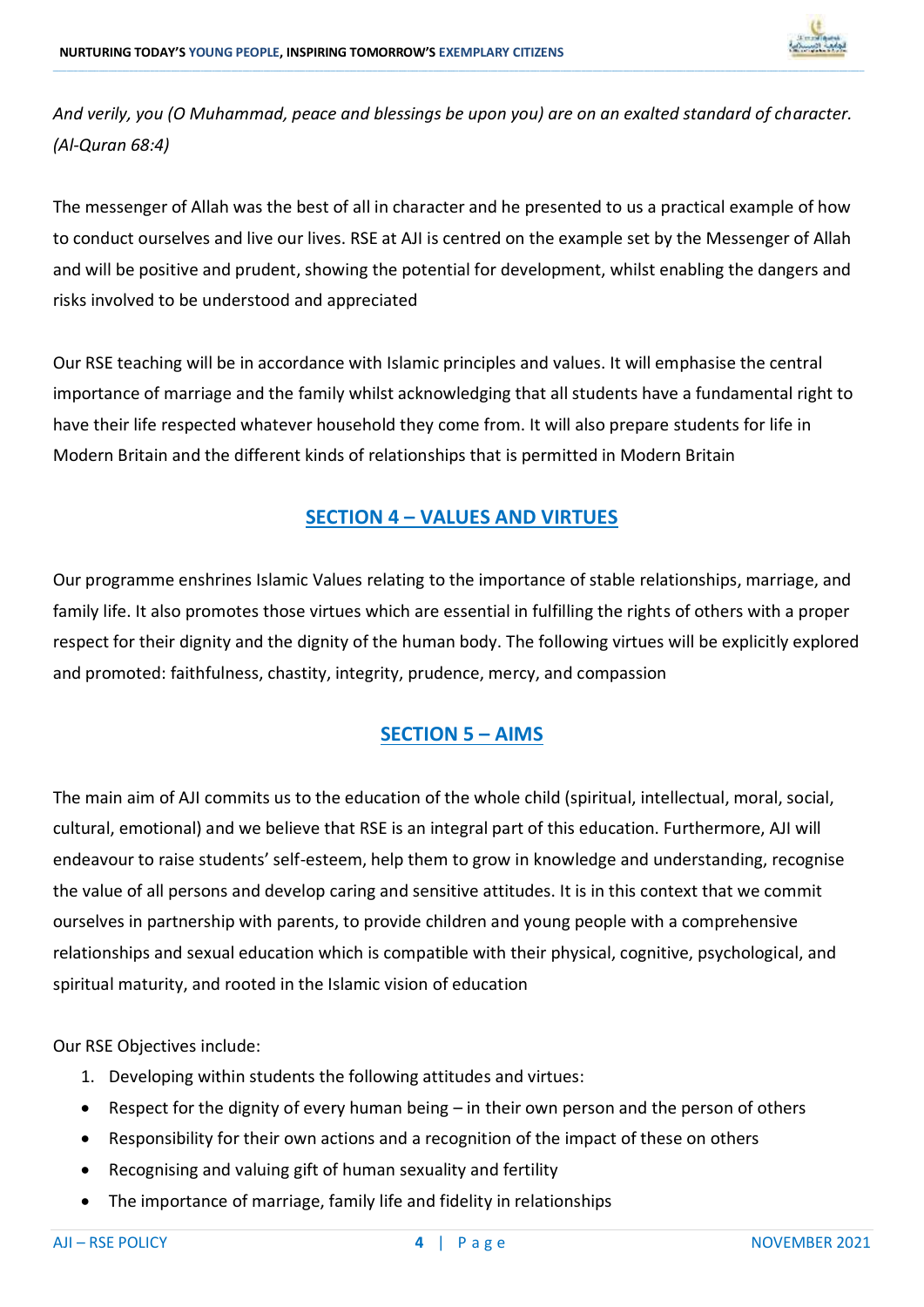

- 2. Developing within students the following personal and social skills:
- Developing self-esteem and confidence
- Making sound judgements and good choices that have integrity
- The ability to form friendships and stable relationships free from exploitation, abuse, and bullying

**\_\_\_\_\_\_\_\_\_\_\_\_\_\_\_\_\_\_\_\_\_\_\_\_\_\_\_\_\_\_\_\_\_\_\_\_\_\_\_\_\_\_\_\_\_\_\_\_\_\_\_\_\_\_\_\_\_\_\_\_\_\_\_\_\_\_\_\_\_\_\_\_\_\_\_\_\_\_\_\_\_\_\_\_\_\_\_\_\_\_\_\_\_\_\_\_\_\_\_\_\_\_\_\_\_\_\_\_\_\_\_\_\_\_\_\_\_\_\_\_\_\_\_\_\_\_\_\_\_\_\_\_\_\_\_\_\_\_\_\_\_\_\_\_\_\_\_\_\_\_\_\_\_\_\_\_\_\_\_\_\_\_\_\_\_\_\_\_\_\_\_\_\_\_\_\_\_\_\_\_\_\_\_\_\_\_\_\_\_\_\_\_\_\_\_\_\_\_\_\_\_\_\_\_\_\_\_\_\_\_\_\_\_\_\_\_\_\_\_\_\_\_\_\_\_\_\_\_\_\_\_\_\_\_\_\_\_\_\_\_\_\_\_\_\_\_\_\_\_\_\_\_\_\_\_\_\_\_\_\_\_\_\_\_\_\_\_\_\_\_\_\_\_\_\_\_\_\_\_\_\_\_\_\_\_\_\_\_\_\_\_\_\_\_\_\_\_\_\_\_\_\_\_\_\_\_\_\_\_\_\_\_\_\_\_\_\_\_\_\_\_\_\_\_\_\_\_\_\_\_\_\_\_\_\_\_\_\_\_\_\_\_\_\_\_\_\_\_\_\_**

- Managing emotions within relationships and relationship breakdowns with confidence, sensitivity, and dignity
- Managing conflict positively and recognising value of difference
- Building resilience and the ability to resist unwanted pressures, recognising the influence and impact of the media, internet, and peer groups, and thus developing the ability to assess pressures and respond appropriately
- Assessing risks and managing behaviours in order to minimise the risk to health and personal integrity
- 3. Educating students on:
- The Islamic teaching on relationships and sex
- The Islamic teaching on marriage and the importance of marriage and family life
- The physical and psychological changes that accompany puberty
- The facts about human reproduction and how sex plays an essential role in procreation
- How to manage fertility in a way which is compatible with their stage of life, their own values, and commitments, including an understanding of the difference in between natural family planning and artificial contraception
- How to keep themselves safe from sexually transmitted infections and how to avoid unintended pregnancy, including where to go for advice

The aims are in line with the core expectations that we promote to all students: maintain a positive attitude, show respect for all and display high levels of commitment to being the best you can be

#### **SECTION 6 – DELIVERY OF RSE**

RSE is taught within AJI's Citizenship and PSHE curriculum and the Islamic Curriculum. Biological aspects of RSE are taught within the science curriculum and Islamic Curriculum

Across key stage 3 and 4, students will be supported with developing the following skills:

- Communication, including how to manage changing relationships and emotions
- Recognising and assessing potential risks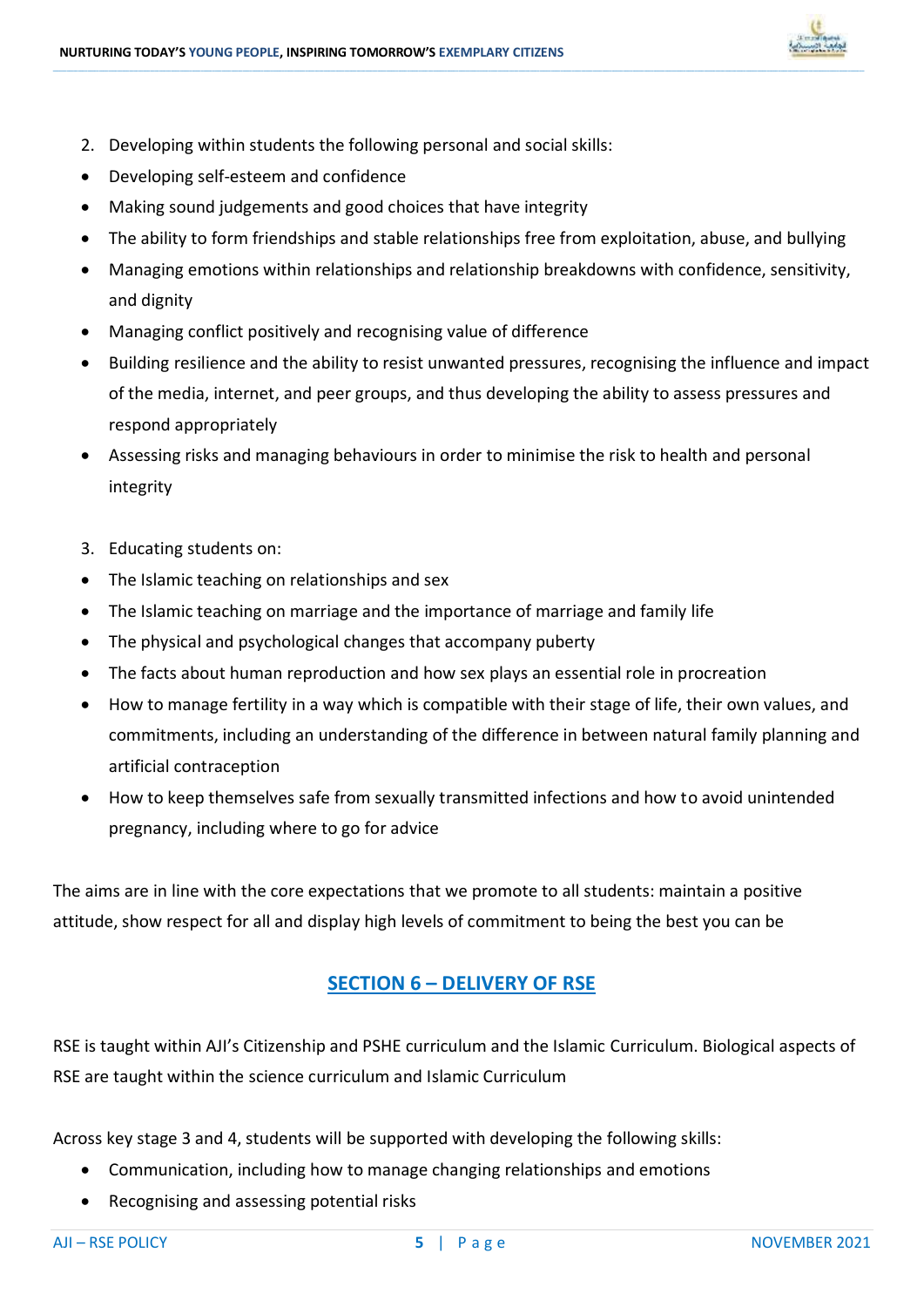

- Assertiveness
- Seeking help and support when required
- Informed decision-making
- Self-respect and empathy for others
- Recognising and maximising a healthy lifestyle
- Managing conflict
- Discussion and Group work

#### **SECTION 7 – EQUAL OPPORTUNITIES**

**\_\_\_\_\_\_\_\_\_\_\_\_\_\_\_\_\_\_\_\_\_\_\_\_\_\_\_\_\_\_\_\_\_\_\_\_\_\_\_\_\_\_\_\_\_\_\_\_\_\_\_\_\_\_\_\_\_\_\_\_\_\_\_\_\_\_\_\_\_\_\_\_\_\_\_\_\_\_\_\_\_\_\_\_\_\_\_\_\_\_\_\_\_\_\_\_\_\_\_\_\_\_\_\_\_\_\_\_\_\_\_\_\_\_\_\_\_\_\_\_\_\_\_\_\_\_\_\_\_\_\_\_\_\_\_\_\_\_\_\_\_\_\_\_\_\_\_\_\_\_\_\_\_\_\_\_\_\_\_\_\_\_\_\_\_\_\_\_\_\_\_\_\_\_\_\_\_\_\_\_\_\_\_\_\_\_\_\_\_\_\_\_\_\_\_\_\_\_\_\_\_\_\_\_\_\_\_\_\_\_\_\_\_\_\_\_\_\_\_\_\_\_\_\_\_\_\_\_\_\_\_\_\_\_\_\_\_\_\_\_\_\_\_\_\_\_\_\_\_\_\_\_\_\_\_\_\_\_\_\_\_\_\_\_\_\_\_\_\_\_\_\_\_\_\_\_\_\_\_\_\_\_\_\_\_\_\_\_\_\_\_\_\_\_\_\_\_\_\_\_\_\_\_\_\_\_\_\_\_\_\_\_\_\_\_\_\_\_\_\_\_\_\_\_\_\_\_\_\_\_\_\_\_\_\_\_\_\_\_\_\_\_\_\_\_\_\_\_\_\_**

Young people may have varying needs regarding RSE depending on their circumstances and background. AJI strongly believes that all students should have access to RSE that is relevant to their particular needs

Our schools RSE programme responds to the needs of individual students and takes the cultures, faiths, and family backgrounds of all students into consideration

Our policy strives to ensure that all students are treated fairly and that there is no discrimination or bullying on the grounds of gender, race, religion, colour, sexuality, language, culture, social circumstances, appearance, ability, or disability etc.

#### **SECTION 8 – ROLES AND RESPONSIBILITIES**

#### **The Trusteeship Board**

The Trusteeship Board will approve the RSE Policy and hold the Headteacher to account for its implementation

#### **The Headteacher**

The Headteacher is responsible for ensuring that RSE is taught consistently across the school, and for managing requests to withdraw students from non-statutory components of RSE

#### **Staff**

Staff are responsible for:

- Delivering RSE in a sensitive way
- Modelling positive attitudes to RSE
- Monitoring progress
- Responding to the needs of individual students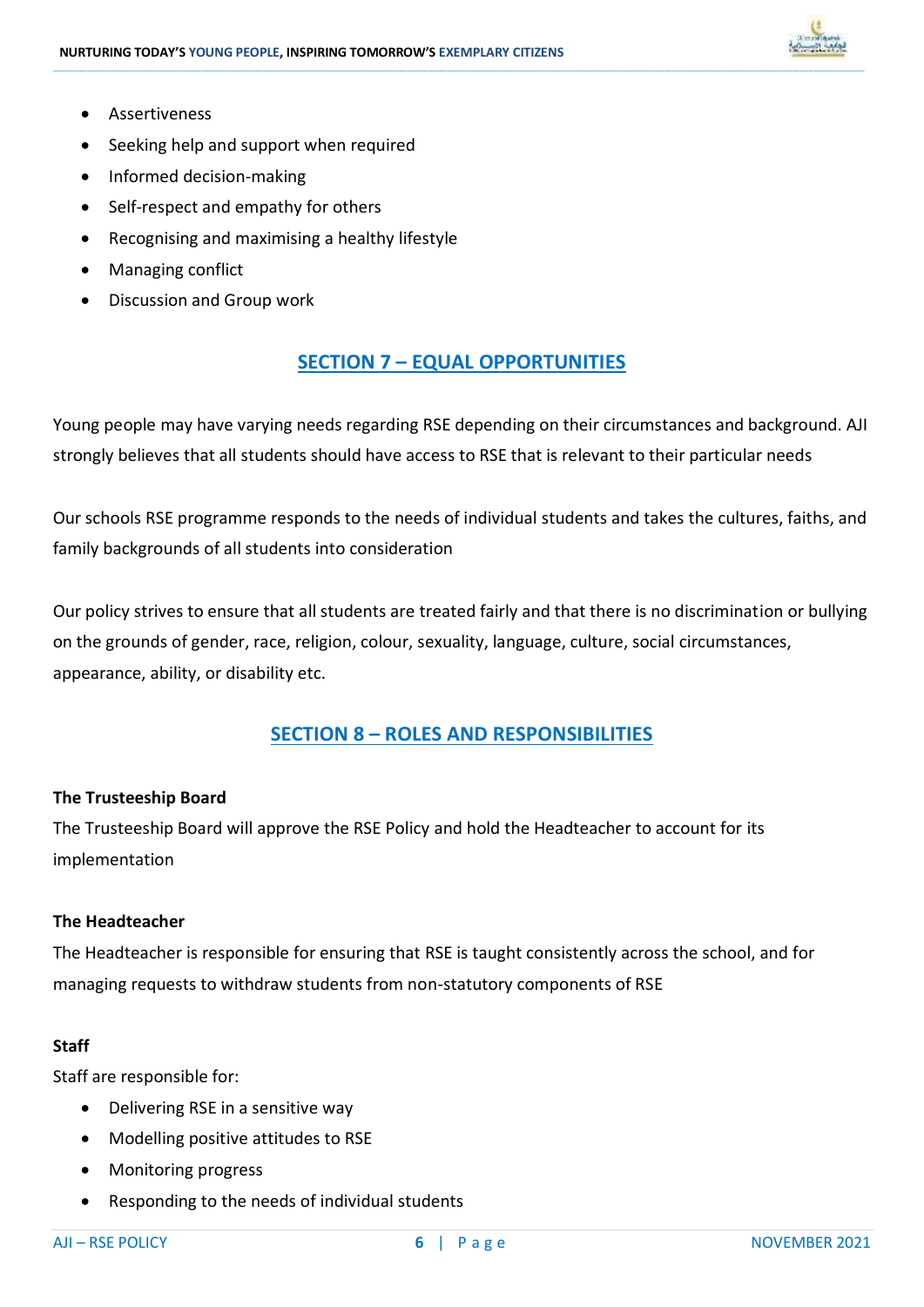

 Responding appropriately to students whose parents wish them to be withdrawn from the nonstatutory components of RSE

**\_\_\_\_\_\_\_\_\_\_\_\_\_\_\_\_\_\_\_\_\_\_\_\_\_\_\_\_\_\_\_\_\_\_\_\_\_\_\_\_\_\_\_\_\_\_\_\_\_\_\_\_\_\_\_\_\_\_\_\_\_\_\_\_\_\_\_\_\_\_\_\_\_\_\_\_\_\_\_\_\_\_\_\_\_\_\_\_\_\_\_\_\_\_\_\_\_\_\_\_\_\_\_\_\_\_\_\_\_\_\_\_\_\_\_\_\_\_\_\_\_\_\_\_\_\_\_\_\_\_\_\_\_\_\_\_\_\_\_\_\_\_\_\_\_\_\_\_\_\_\_\_\_\_\_\_\_\_\_\_\_\_\_\_\_\_\_\_\_\_\_\_\_\_\_\_\_\_\_\_\_\_\_\_\_\_\_\_\_\_\_\_\_\_\_\_\_\_\_\_\_\_\_\_\_\_\_\_\_\_\_\_\_\_\_\_\_\_\_\_\_\_\_\_\_\_\_\_\_\_\_\_\_\_\_\_\_\_\_\_\_\_\_\_\_\_\_\_\_\_\_\_\_\_\_\_\_\_\_\_\_\_\_\_\_\_\_\_\_\_\_\_\_\_\_\_\_\_\_\_\_\_\_\_\_\_\_\_\_\_\_\_\_\_\_\_\_\_\_\_\_\_\_\_\_\_\_\_\_\_\_\_\_\_\_\_\_\_\_\_\_\_\_\_\_\_\_\_\_\_\_\_\_\_\_\_\_\_\_\_\_\_\_\_\_\_\_\_\_\_**

 Staff do not have the right to opt out of teaching RSE. Staff who have concerns about teaching RSE are encouraged to discuss this with the headteacher

#### **Students**

Students are expected to engage fully in RSE and, when discussing issues related to RSE, treat others with respect and sensitivity. This response is in line with our core values of maintaining a positive attitude, respect for others always and displaying high levels of commitment

#### **SECTION 9 – PARENTS RIGHT TO WITHDRAW**

Parents will be consulted before this policy is ratified by the Trustee Board. Our aim is that, at the end of the consultation process, every parent / carer will have full confidence in the school's RSE programme to meet their child's needs

We believe that the controlled environment of the classroom is the safest place for this curriculum to be followed

However, parents continue to have the right to withdraw their children from the Sex Education element of RSE until three academic terms before their child turns 16 (the will then have a right to opt in)

Parents will not be able to withdraw their child from relationships education within RSE or sex education topics within the science curriculum (i.e. the reproductive process, etc.)

Parents can identify when RSE is being covered (including the non-statutory components) by referring to the RSE curriculum outline document provided by school. Requests for withdrawal should be put in writing and addressed to the headteacher. A copy of withdrawal request will be placed in the student's educational record. The RSE Lead will discuss the request with parents and take appropriate action. Appropriate alternative work will be given to students who are withdrawn from RSE.

#### **SECTION 10 – CONTROVERSIAL AND SENSITIVE QUESTIONS**

The Trusteeship Board and Management team of AJI want to promote a healthy, positive atmosphere in which RSE can take place. They want to ensure that students can ask questions freely, be confident that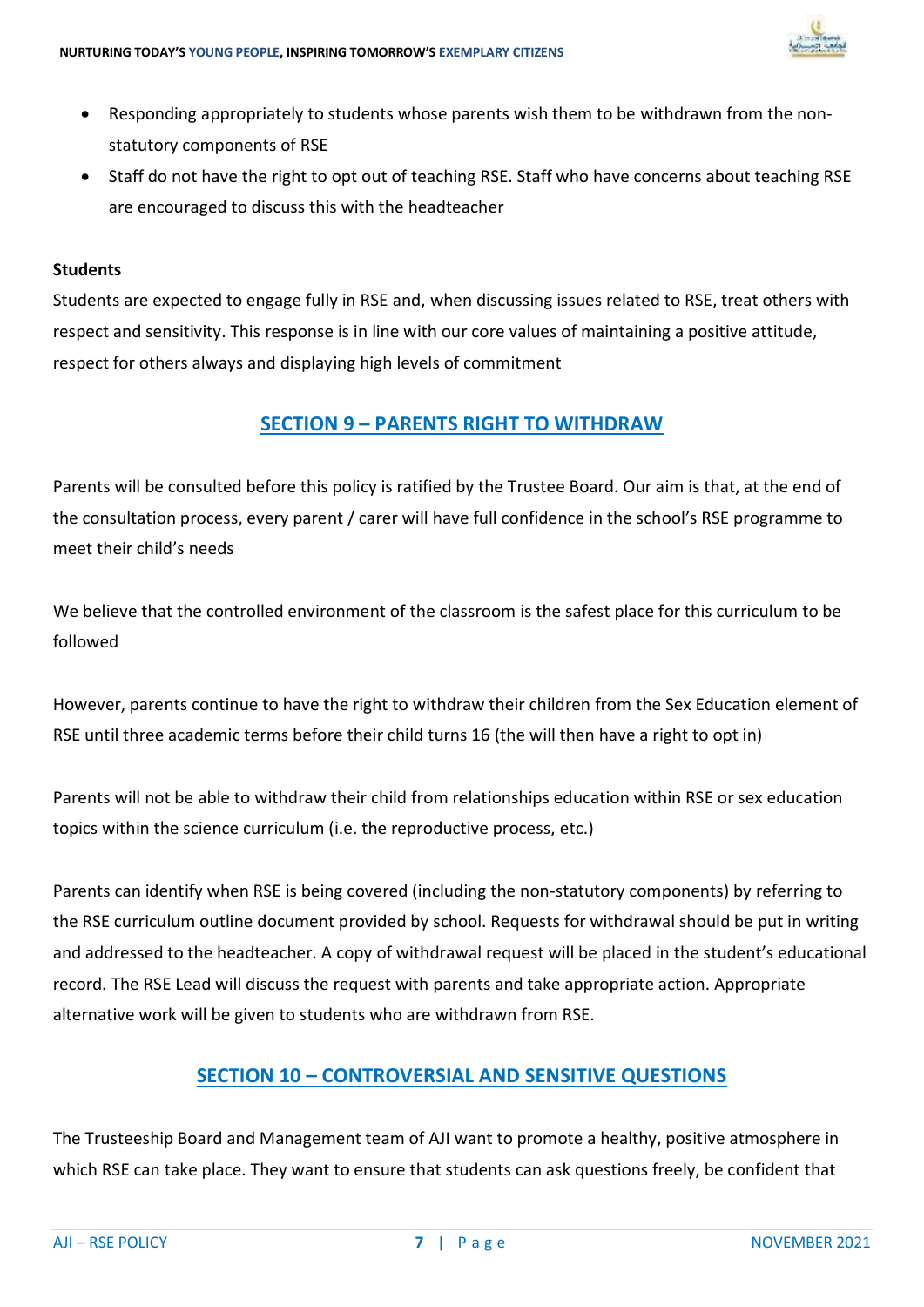

their questions will be answered and be sure that they will be free from bullying or harassment from other children and young people

**\_\_\_\_\_\_\_\_\_\_\_\_\_\_\_\_\_\_\_\_\_\_\_\_\_\_\_\_\_\_\_\_\_\_\_\_\_\_\_\_\_\_\_\_\_\_\_\_\_\_\_\_\_\_\_\_\_\_\_\_\_\_\_\_\_\_\_\_\_\_\_\_\_\_\_\_\_\_\_\_\_\_\_\_\_\_\_\_\_\_\_\_\_\_\_\_\_\_\_\_\_\_\_\_\_\_\_\_\_\_\_\_\_\_\_\_\_\_\_\_\_\_\_\_\_\_\_\_\_\_\_\_\_\_\_\_\_\_\_\_\_\_\_\_\_\_\_\_\_\_\_\_\_\_\_\_\_\_\_\_\_\_\_\_\_\_\_\_\_\_\_\_\_\_\_\_\_\_\_\_\_\_\_\_\_\_\_\_\_\_\_\_\_\_\_\_\_\_\_\_\_\_\_\_\_\_\_\_\_\_\_\_\_\_\_\_\_\_\_\_\_\_\_\_\_\_\_\_\_\_\_\_\_\_\_\_\_\_\_\_\_\_\_\_\_\_\_\_\_\_\_\_\_\_\_\_\_\_\_\_\_\_\_\_\_\_\_\_\_\_\_\_\_\_\_\_\_\_\_\_\_\_\_\_\_\_\_\_\_\_\_\_\_\_\_\_\_\_\_\_\_\_\_\_\_\_\_\_\_\_\_\_\_\_\_\_\_\_\_\_\_\_\_\_\_\_\_\_\_\_\_\_\_\_\_\_\_\_\_\_\_\_\_\_\_\_\_\_\_\_**

There may be sensitive or controversial issues raised by students when discussing certain topics in RSE. These may be due to their own experiences or because of the values that they hold. The Trusteeship Board and Management Team believe that children are best educated and protected from harm and exploitation when given the opportunities to discuss such issues openly within the context of the RSE programme. The use of ground rules, negotiated between teachers and students, will help to create a supportive climate for this discussion

#### **SECTION 11 – SUPPORTING CHILDREN AND YOUNG PEOPLE WHO ARE AT RISK**

Children and young people who will need to feel safe and secure in the environment in which RSE takes place. Effective RSE will provide opportunities for discussion of what is and is not appropriate in relationships. Such discussions may well lead to disclosure of a safeguarding issue. Teachers will need to be aware of the needs of their students and not let any fears and worries go unnoticed. Where a teacher suspects that a child or young person is a victim of or is at risk of abuse, they are required to follow the school's Safeguarding Policy and immediately inform the designated safeguarding lead

Teachers will always help students facing personal difficulties, however they must explain to students that they cannot offer absolute confidentiality

#### **SECTION 12 – TRAINING**

Staff keep abreast with changes to the guidelines and seek help/advice from colleagues and senior management when delivering sensitive topics with the RSE Curriculum

#### **SECTION 13 – MONITORING AND EVALUATION ARRANGEMENTS**

The delivery of RSE is monitored by the headteacher: examining of plans, sampling of students' work lesson observation, student voice by discussion with students and staff

Students development in RSE is monitored by class teachers but is not formally assessed using the 9-1 grading system used by other subject areas. However, the topics covered in Science, language and Islamic Studies are assessed through monthly teacher assessments. The topics covered in Educare courses are